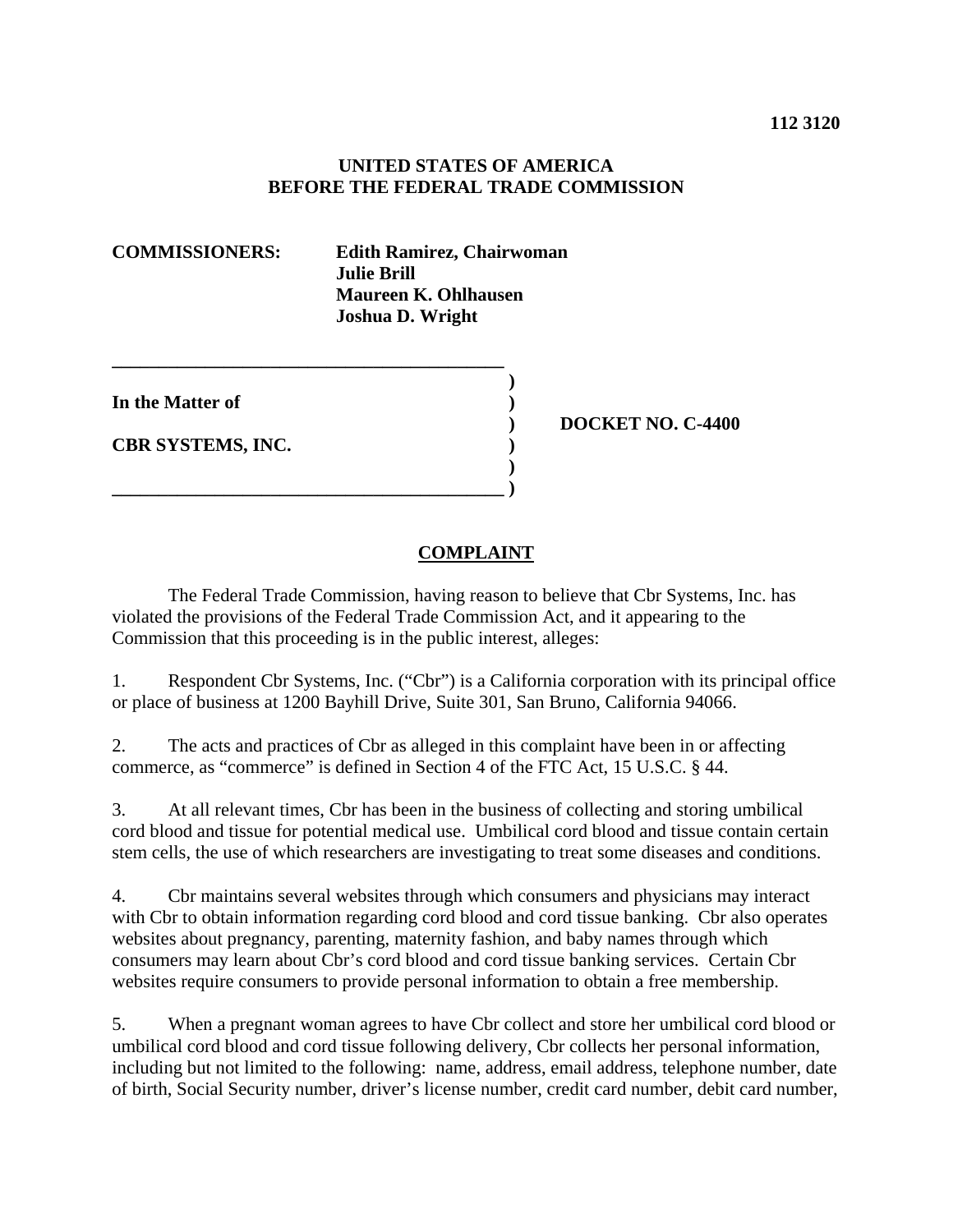medical health history profile, blood typing results, and infectious disease marker results. During the enrollment process, Cbr also collects personal information from fathers, including fathers' Social Security numbers. Cbr also collects from parents information relating to newborn children, including the following: name; gender; date and time of birth; birth weight, delivery type, and adoption type (i.e., open, closed, or surrogate). For certain children, Cbr may also collect limited health information.

6. An individual – such as a friend or family member – may contribute toward the cost of collecting and storing a pregnant woman's umbilical cord blood or umbilical cord blood and cord tissue through a service Cbr promotes as a "Gift Registry." When an individual contributes to a Gift Registry, Cbr collects personal information, including but not limited to the following: name, address, email address, and credit card information.

7. The misuse of the types of personal information Cbr collects – including Social Security numbers, dates of birth, credit card numbers, and health information – can facilitate identity theft, including existing and new account fraud, expose sensitive medical data, and lead to related consumer harms.

8. Between March 2006 and October 2011, Cbr disseminated or caused to be disseminated to consumers privacy policies and statements, including, but not limited, to Exhibits A through D. These materials contain the following statements:

> **Privacy Policy** (Exhibits A, B, C & D) (effective Mar. 6, 2006) through Oct. 9, 2011)

> Whenever CBR handles personal information, regardless of where this occurs, CBR takes steps to ensure that your information is treated securely and in accordance with the relevant Terms of Service and this Privacy Policy. . . . Once we receive your transmission, we make our best effort to ensure its security on our systems.

9. Cbr has engaged in a number of practices that, taken together, failed to provide reasonable and appropriate security for consumers' personal information. Among other things, Cbr:

- A. Failed to implement reasonable policies and procedures to protect the security of consumers' personal information it collected and maintained;
- B. Created unnecessary risks to personal information by:
	- i. transporting portable media containing personal information in a manner that made the media vulnerable to theft or other misappropriation;
	- ii. failing to adequately supervise a service provider, resulting in the retention of a legacy database that contained consumers' personal information,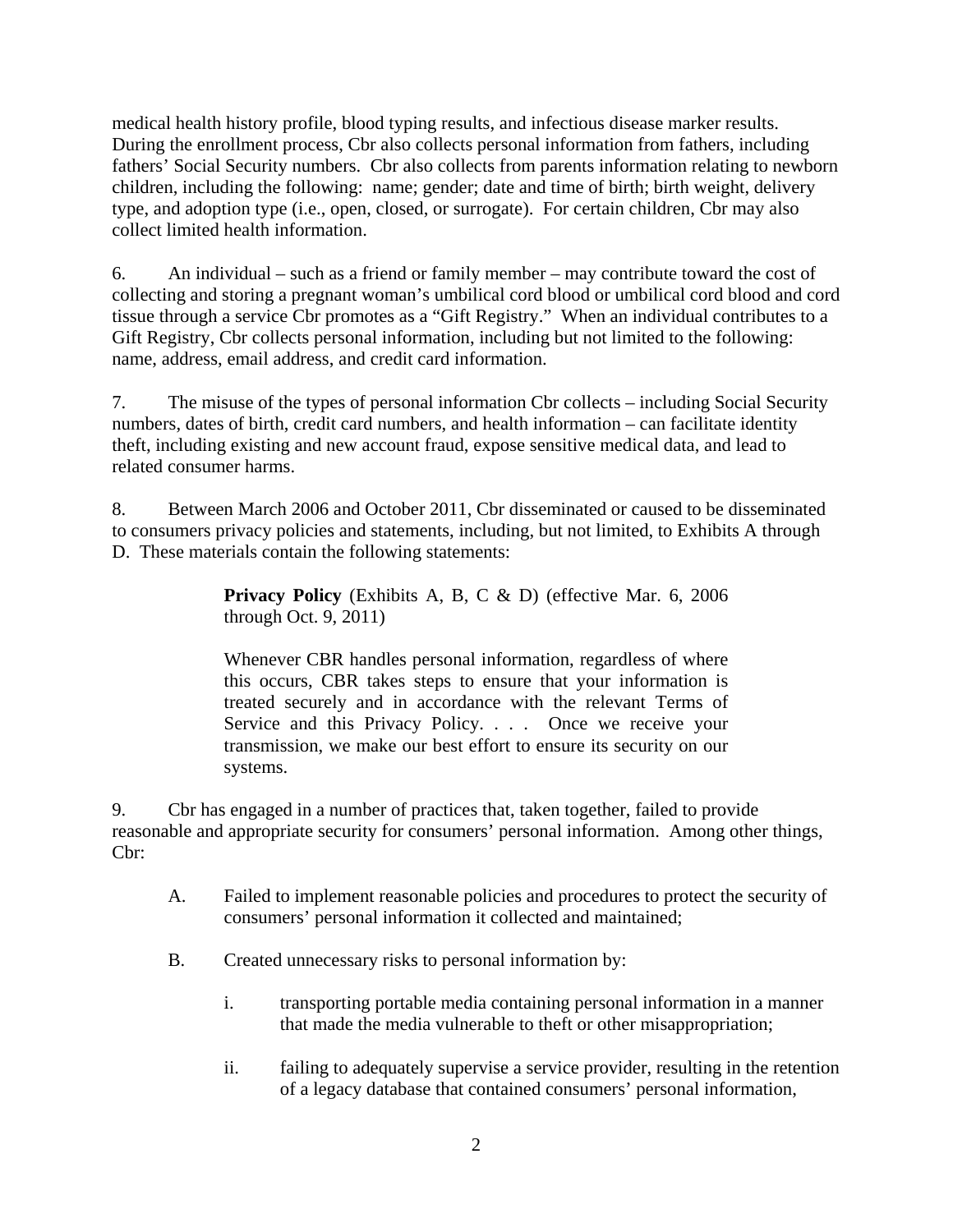including consumers' names, addresses, email addresses, telephone numbers, dates of birth, Social Security numbers, drivers' license numbers, credit card numbers, and health information, in a vulnerable format on its network;

- iii. failing to take reasonable steps to render backup tapes or other portable media containing personal information or information that could be used to access personal information unusable, unreadable, or indecipherable in the event of unauthorized access;
- iv. not adequately restricting access to or copying of personal information contained in its databases based on an employee's need for information; and
- v. failing to destroy consumers' personal information for which Cbr no longer had a business need; and
- C. Failed to employ sufficient measures to prevent, detect, and investigate unauthorized access to computer networks, such as by adequately monitoring web traffic, confirming distribution of anti-virus software, employing an automated intrusion detection system, retaining certain system logs, or systematically reviewing system logs for security threats.

10. Cbr's failures to provide reasonable and appropriate security for consumers' personal information contributed to a December 2010 incident in which 298,000 consumers' personal information was unnecessarily exposed.

11. Specifically, on December 9, 2010, a Cbr employee removed four backup tapes from Cbr's San Francisco, California facility and placed them in a backpack to transport them to Cbr's corporate headquarters in San Bruno, California, approximately thirteen miles away. The backpack contained the four Cbr backup tapes, a Cbr laptop, a Cbr external hard drive, a Cbr USB drive, and other materials. At approximately 11:35 PM on December 13, 2010, an intruder removed the backpack from the Cbr employee's personal vehicle. The Cbr backup tapes were unencrypted, and they contained consumers' personal information, including, in some cases, names, gender, Social Security numbers, dates and times of birth, drivers' license numbers, credit/debit card numbers, card expiration dates, checking account numbers, addresses, email addresses, telephone numbers, and adoption type (i.e., open, closed, or surrogate) for approximately 298,000 consumers.

12. The Cbr laptop and Cbr external hard drive, both of which were unencrypted, contained enterprise network information, including passwords and protocols, that could have facilitated an intruder's access to Cbr's network, including additional personal information contained on the Cbr network.